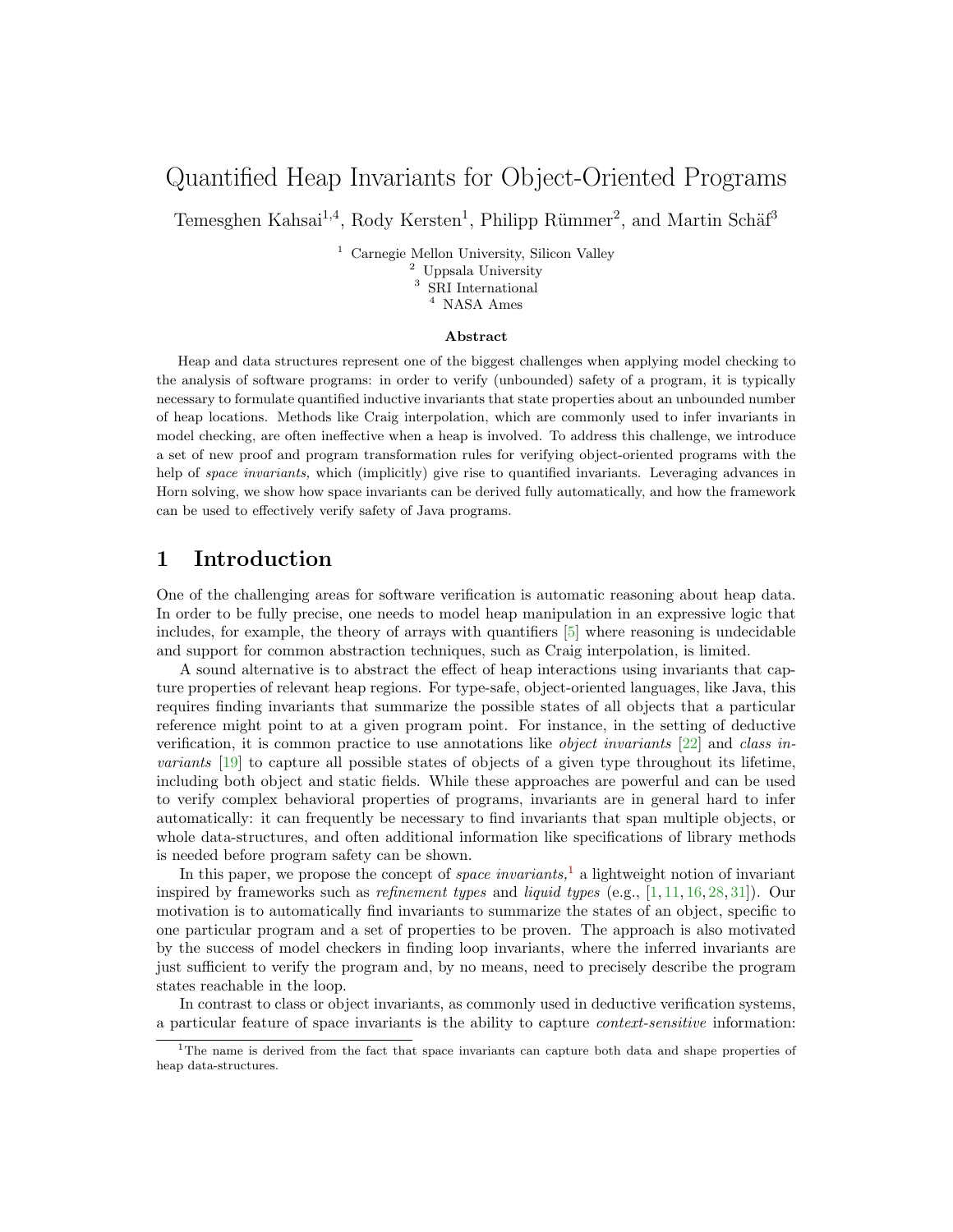space invariants are able to focus on the subset of objects that can be referenced by a variable at a certain program point, and space invariants can distinguish different object states based on the current control state of a program.

We propose a simple but effective solution for automatically computing such space invariants, leveraging recent advances in Horn solving technology. The invariant computation is part of a verification algorithm for single-threaded Java programs and is implemented in the JayHorn verification tool [\[15\]](#page-15-4).

To obtain space invariants, we first simplify the heap interaction of programs by a set of program transformations that re-arrange heap read and write statements, in a way that allows us to read or write as many fields of an object as possible in a single transaction (instead of accessing these fields one-by-one). We refer to these transactions as pull (to read all fields of one object into local variables) and push (to update all fields of an object on the heap simultaneously). We show how programs can be transformed to use pull and push, and also provide a set of simplification rules to eliminate unnecessary heap interactions.

Heap interactions in the resulting program can be abstracted using (symbolic) space invariants: a space invariant is *assumed* when fields of an object are read (pulled), and *asserted* when fields are updated (pushed). After replacing pull and push by space invariants, our program does not have any heap interaction and can be passed to a Horn clause solver like Spacer [\[17\]](#page-15-5) or Eldarica [\[29\]](#page-16-3), which will then try to instantiate the symbolic space invariants with concrete formulas to verify the assertions encoded in the original Java program.

The contributions of the paper are: (1) a new automatic verification paradigm for objectoriented programs using space invariants and a translation to Horn constraints; (2) supporting this paradigm, a set of program transformation rules for restructuring and optimizing heap access in object-oriented programs, and a number of extensions to tune the precision of the verification methodology; (3) experimental evaluation using Java benchmarks from different sources.

## <span id="page-1-1"></span>2 Verification Example

We demonstrate how space invariants can be used to verify safety properties of Java programs that allocate an unbounded amount of memory. Figure [1](#page-2-0) shows a program that will serve as our running example; while the example itself is contrived, we believe that it illustrates a realistic scenario of deriving properties about unbounded data-structures. The main method allocates an array table in line 13. From line 16 to 23, it generates two lists, l1 and l2, of Node objects. It adds all args with a value between zero and size to l1, and all other args to l2. From line 24 to 27, the main method iterates over all elements in l1 and accesses the array table at a position determined by the data field of the current node in l1 (line 24).

In the following, we show how we can use space invariants to prove that the array access in line 25 is always within bounds.[2](#page-1-0) Verifying the correctness of the array access in line 25 is challenging for automated tools, since it requires combined reasoning about the shape of heapallocated linked data-structures, and about arithmetic properties of the stored data. Indeed, to the best of our knowledge no fully-automatic tool is able to verify the program in Figure [1,](#page-2-0) with the exception of our own JayHorn verifier [\[15\]](#page-15-4).

To verify the program, intuitively we need to find an invariant that captures the property that any allocated Node object that can be referenced by the variable l1 has the property that

<span id="page-1-0"></span><sup>2</sup>Note that the program may still throw an exception if args contains an element that cannot be parsed as an integer, in which case Integer.parseInt in line 17 throws an exception; for this example we are only interested in the safety of the array access in line 25.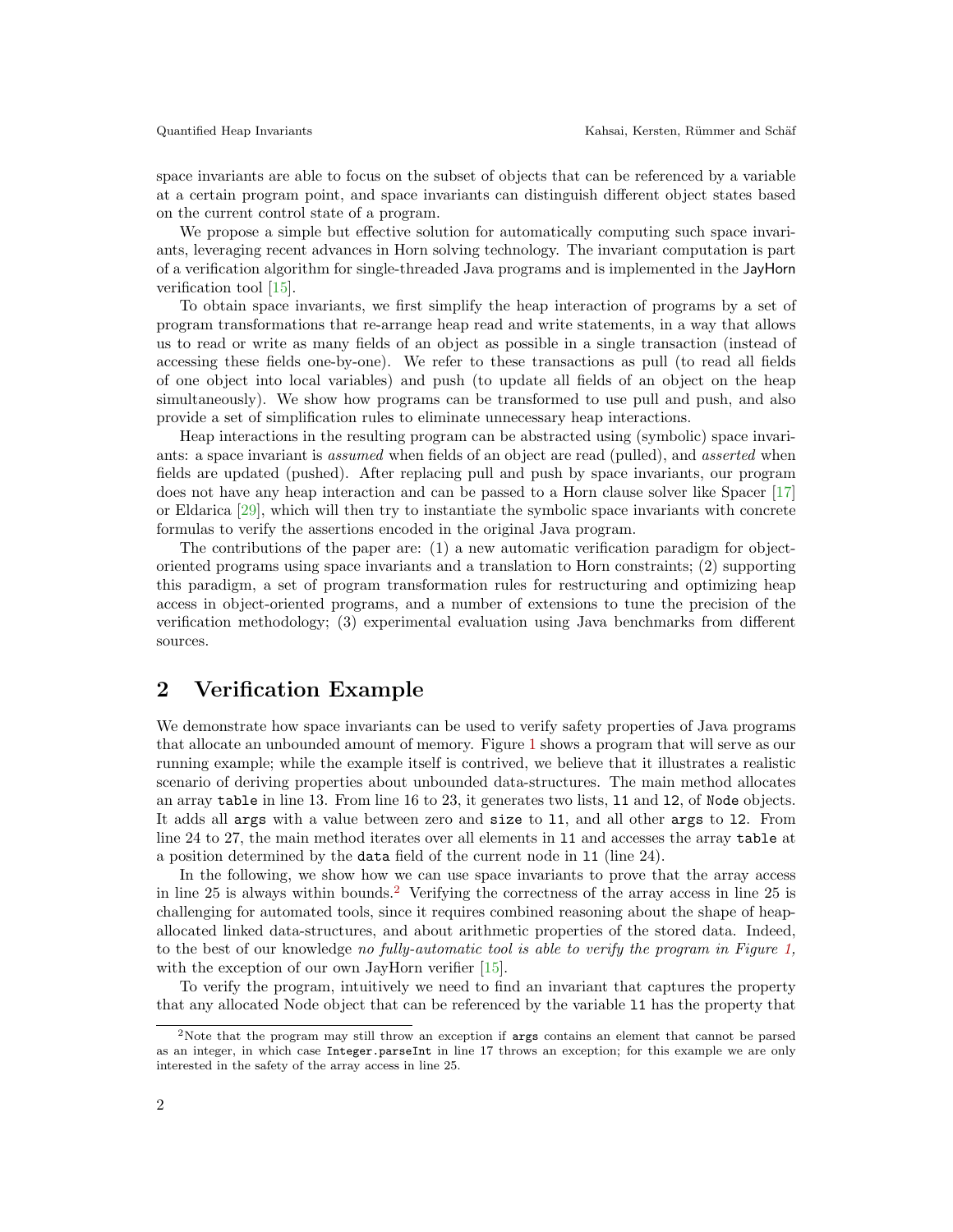<span id="page-2-0"></span>

```
1 public static class Node {
2 final Node next;
3 final int data;
4
5 public Node (Node next, int data) {
6 this next = next;
7 this . data = data;
8 }
9 }
10
11 public static void main ( String [] args ) {
12 final int size = 10;
13 final int [] table = new int [size] ;
14 Node 11 = null;15 Node l2 = null ;
16 for (int i=0; i<args.length; i++) {
17 int d = Integer.parseInt (args [i]);
18 if (d > = 0 \& d \& d \& size) {
19 11 = new Node (11, d);
20 } else {
21 12 = new Node(12, d);22 }
23 }
24 while (11 != null) {
25 table [11. data] = table [11. data] + 1;
26 l1 = l1 . next ;
27 }
28 }
```
Figure 1: Running example to illustrate our encoding of Java and how space invariants help to prove safety properties of Java programs. The main method builds up two lists of Node objects (line 16-23) and then increments elements in an array at positions determined by the data in the first list. Our goal is to prove that the array access in line 25 is always within bounds.

 $0 \leq 11$ . data  $\leq 10$ . A naïve choice would be an invariant of the form:

$$
\forall (o: \text{Node}). \ 0 \le o.data < 10
$$

Unfortunately, this invariant does not hold for the objects in list l2: we need to be able to distinguish between objects occurring in l1 and l2. This could, for instance, be done by adding a reachability assumption to the invariant:

$$
\forall (o: \text{Node}). (11 \stackrel{*}{\rightarrow} o) \rightarrow 0 \le o.data < 10
$$

where 11  $\stackrel{*}{\rightarrow} o$  expresses that o occurs in list 11. Due to its expressiveness, the resulting logic is difficult to handle in a fully-automated model checker, however, and useful primarily for interactive verification (e.g., as in [\[26\]](#page-16-4)).

We can instead make the simpler observation that objects can also be classified based on the allocation site, since objects for list l1 will always be created in line 19, objects for l2 always in line 21. To be able to make this classification, we add an additional field to each class:

final int allocSite;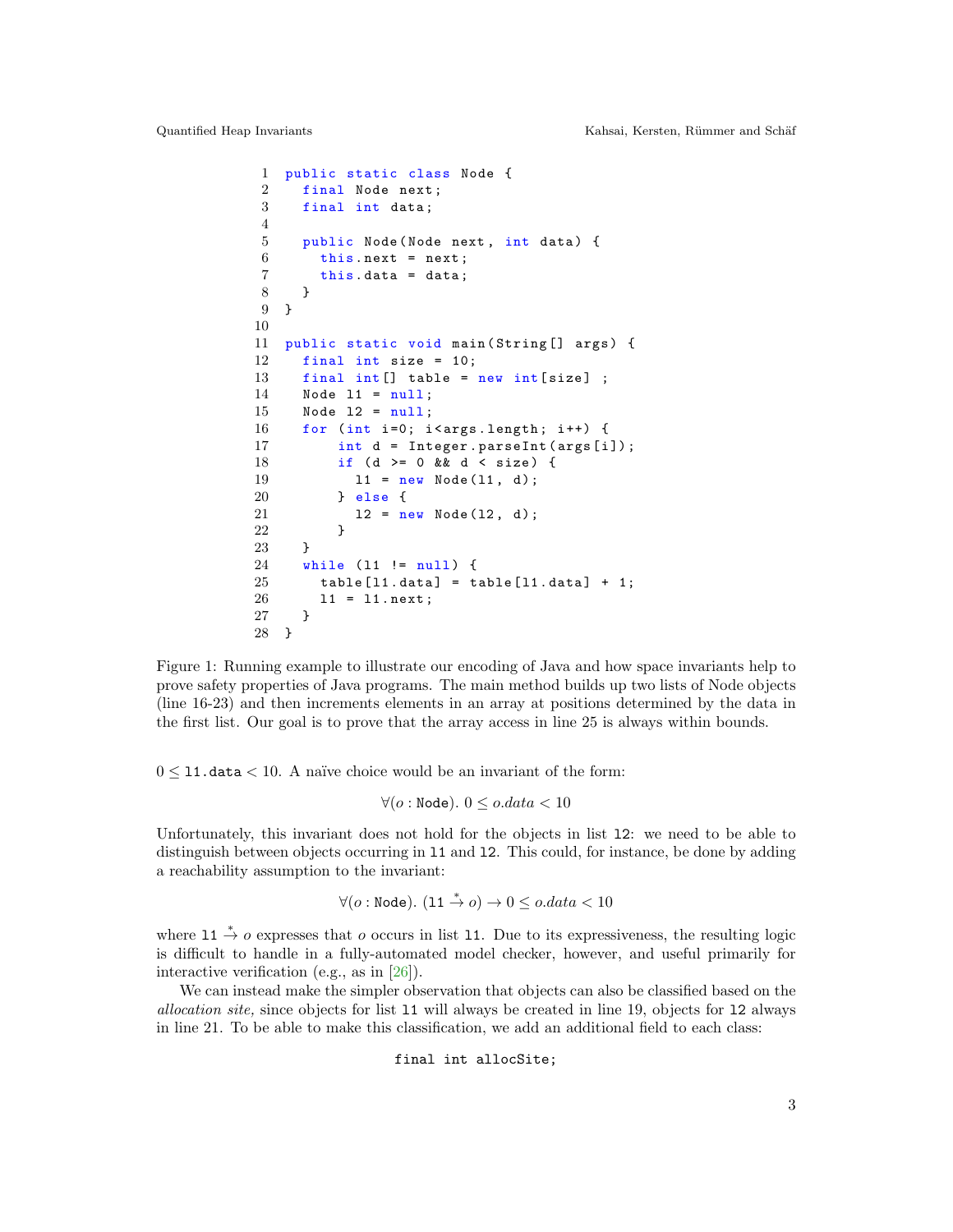that is assigned during object construction to the location of the new statement that creates the object (we enumerate all new statements in the program, and pass the number associated with a new as additional argument to the constructor). With this field, we can express a more specific invariant about objects of type Node:

 $\forall (o: \texttt{Node})\dots o.allocSite = \texttt{119} \rightarrow (0 \le o.data < 10 \land (o.next = \texttt{null} \lor o.next.allocSite = \texttt{119}))$ 

The invariant states that, if an object of type Node has been allocated at line 19 then the value of data is between zero and ten, and the object referenced by next has also been allocated at line 19 or is null. This invariant holds for all Node objects on the heap and is sufficient to verify that the array access is safe.

The important thing to note is that this invariant does not need to mention l2 or any other object on the heap. All we need to know can be expressed using simply the allocation site variable. Automatically inferring invariants like this, which hold for all allocated objects of a given class, is the main goal of this paper. Apart from the allocation site, space invariants can take various other (immutable) features of objects into account, as well as results from standard static analysis techniques (Section [3.2\)](#page-7-0). We show that with this added information, space invariants can be precise enough to construct proofs of realistic programs, while also simple enough to be inferred automatically by off-the-shelf Horn solvers.

Inferring space invariants. We show how we can infer such space invariants automatically with our JayHorn tool  $[15]$ . The tool and all examples from this paper are available online.<sup>[3](#page-3-0)</sup>

Before we can find the space invariant for this example, we have to transform the program a little. This is done as part of the translation into our intermediate verification language (IVL), which we describe in detail in Section [3.1.](#page-6-0) These transformations include replacing exceptional flow by conditional choices and helper variables (e.g., methods return pairs of return value and thrown exception, and callers have to check if this exception is non-null before using the return value) and making dispatch of virtual calls explicit by adding switch cases over the dynamic type of objects. Further, all methods are transformed into static methods (taking the this pointer as first argument), and all fields are made public (essentially turning them into structs). The resulting program looks a lot like type-safe C code. During that transformation, we also add the allocSite field to each class. Since allocSite is final, we also add an additional parameter to each constructor that takes an integer to initialize this field. Then, each constructor call gets changed to pass an integer to the constructor that uniquely identifies the new statement. For example, line [1](#page-2-0)9 in Figure 1 will be changed to  $11 = new Node(11, d, 19)$  and line 21 will be changed to  $12 = new Node(12, d, 21)$ .

Since the goal of space invariants is to abstract heap behavior, we want to transform the program in a way that minimizes the points of heap interaction to avoid unnecessary loss of precision. For example, without minimization of heap interaction, in line 25 we read l1.data twice (once for each look-up in the array), and in line 26 we read l1.next. When working with space invariants, we can assume that the space invariant holds before every heap read access, and we have to verify that the invariant is preserved by every write access. This would significantly increase the size of our verification conditions: for the two lines, six statements have to be added (two for the reads of data, one for the write of data, two for read and write of table, and one for the read of next).

Instead, we introduce two new statements: pull to read all fields of an object into local variables, and push to update all fields of an object with data stored in local variables. With

<span id="page-3-0"></span><sup>3</sup><https://github.com/jayhorn/jayhorn/releases/tag/v0.5.1>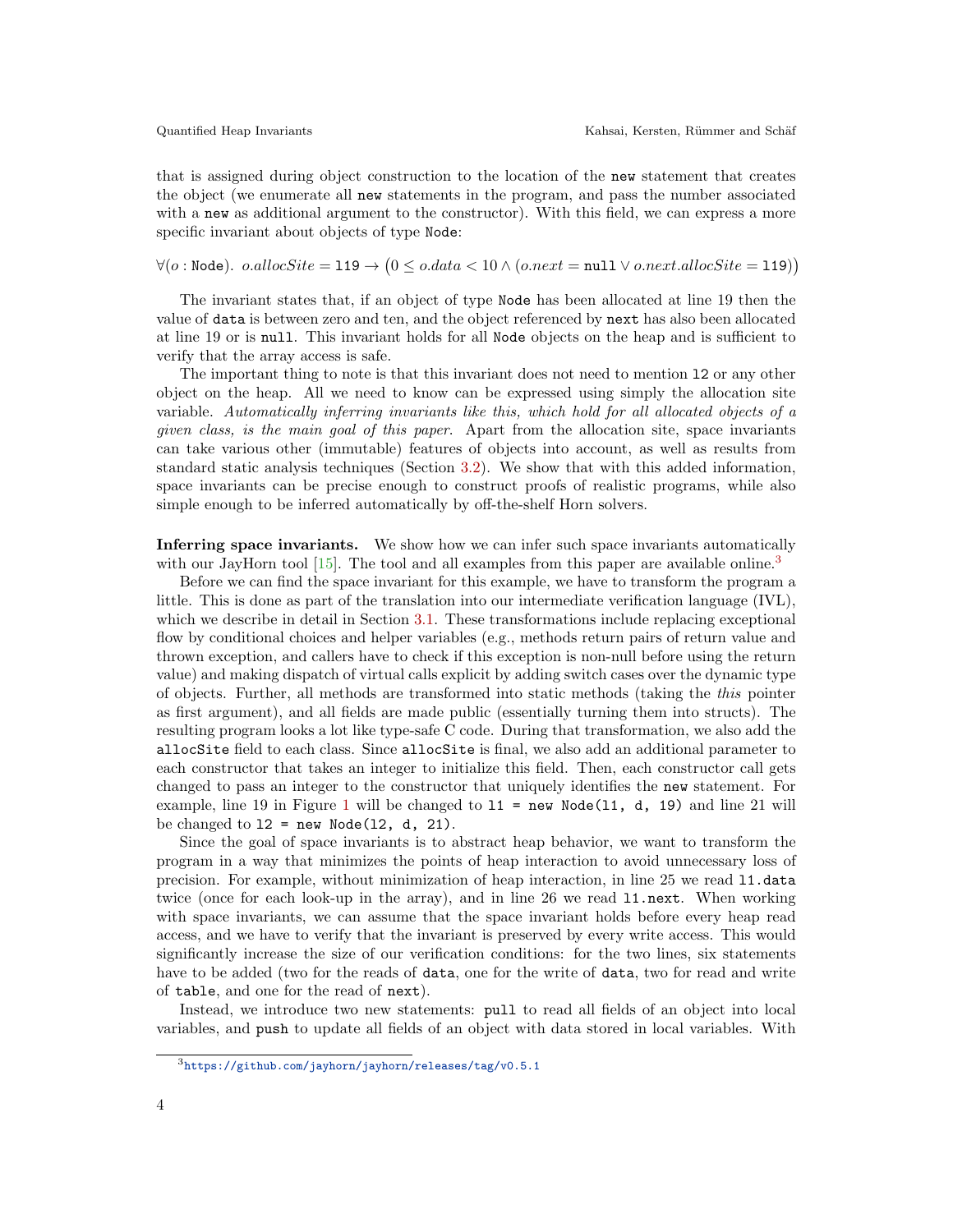these statements, lines 25 and 26 can be rewritten as:

```
while 11 \neq \text{null}data, next, allocSite = pull(11)assert(0<=data<10)
     tmp, allocSite = pull(table, data)
     push(table, data, tmp+1, allocSite)
     11 = next
```
With this encoding, we have reduced the points where we need to invoke the heap from six to three. As we show in Section [4,](#page-9-0) we can now abstract the heap by replacing all pull and push statements by symbolic space invariants. For each class, we introduce a predicate for which the arity corresponds to the number of fields of that class. For the class Node, we create the symbolic invariant  $\phi_{\text{Node}}(this, data, next, allocate)$ . For the int-array, we create  $\phi_{\text{int}}(this, idx, val, allocSite)$ , where  $idx$  refers to the index for this array read/write. The index is added for the same reason as the allocation site: to allow differentiation between array cells where possible. A pull or push statement can then be translated to assumption or assertion, respectively, of the space invariant.

With these symbolic invariants, we can rewrite the snippet above, as follows:

```
while 11 \neq \text{null}havoc(data,tmp,next,allocSite1,allocSite2)
       assume \phi_{\text{Node}}(11, \text{data}, \text{next}, \text{allocSite1})assert(0<=data<10)
       assume \phi_{\text{int}1}(table, data, tmp, allocSite2)
       assert \phi_{int[]}(table, data, tmp+1, allocSite2)
       11 = next
```
The transformation added a havoc statement that assigns non-deterministic values to all its arguments. We need this non-determinism because we have to make sure that the assumption resulting from a pull reasons about fresh values in consecutive loop iterations.

After this transformation, we have abandoned our concrete semantics of the original Java program and replaced it by an abstract semantics that relies on space invariants. Since we already made method calls static and all fields public, the resulting program is a simple imperative program that only uses local variables and invariants. The translation of such a program into Horn logic is mostly standard. Now we can employ an off-the-shelf Horn solver to find our space invariants by searching for assignments to  $\phi_{\text{Node}}$  and  $\phi_{\text{int}[}$ .

Encoding of References as Tuples. As shown in the running example, it is important to identify distinguishing features of objects to precisely capture their properties using space invariants. Such features can, for example, include the dynamic type of an object (that is, the type it has on the heap, not the type of the current reference), the values of final fields, and, in particular, the value of the allocSite variable that we just introduced. Note that such features are immutable (i.e., they do not change after object creation), and that they cannot be read via field access (i.e., by assuming the space invariant), since this would defeat the purpose of distinguishing different object contexts: e.g., in line 25 of Figure [1](#page-2-0) it has to be known that the reference l1 points to an object with allocation site l19.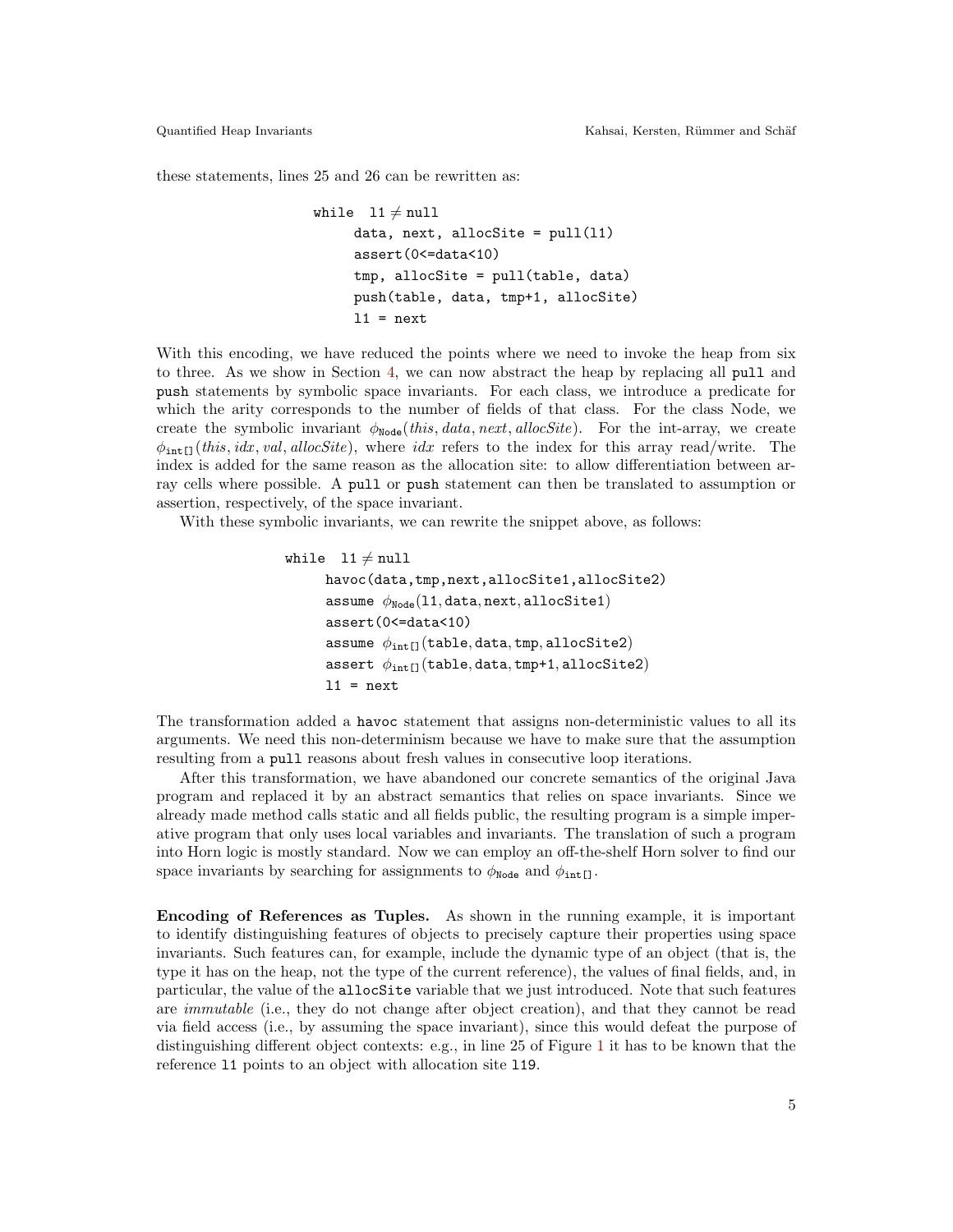For this reason, we encode references using tuple types. A reference is represented by a tuple  $(id, type, f_0, ... f_n)$ , where id is an integer representing the address on the heap<sup>[4](#page-5-0)</sup>, type is the dynamic type of the object (which can be a subtype of the declared type), followed by all immutable (or final) fields. This includes our allocSite field and the length field of the array table. We have to make one exception in the tuple encoding: the next field of Node cannot be encoded as part of the tuple because it would recursively inline all other objects. That is, we do not add fields to the tuple if their type definition is recursive. These fields will still be accessed using pull and push, even if they are final.

With the tuple encoding, the variable 11 is of type  $Int \times Type \times Int \times Int$ , where the first component represents the  $id$ , the second represents the type, the third the value of allocSite, and the fourth the value of data. In case 11 points to null, the  $id$  is 0. For readability, we use the field name as identifier for accessing tuple elements. For example, the fourth element of l1 will be written as  $11\downarrow$  data.

Note that we can now shorten  $\phi_{\text{Node}}(this, data, next, allocate)$  to  $\phi_{\text{Node}}(this, data, next)$  and  $\phi_{\text{int}\Box}$ (this, idx, val, allocSite) to  $\phi_{\text{int}\Box}$ (this, idx, val), as the allocation site can be accessed through the tuple (i.e. with this  $\downarrow$  allocsite). The statements from above can be encoded as Horn clauses as follows:

$$
p0(11,\texttt{table}) \wedge 11 \downarrow_{\texttt{id}} \neq 0 \rightarrow p1(11,\texttt{table})\\ \phi_\texttt{Node}(11,11 \downarrow_\texttt{data},\texttt{next}) \wedge p1(11,\texttt{table}) \rightarrow p2(11,\texttt{table},\texttt{next})\\ p2(11,\texttt{table},\texttt{next}) \rightarrow 0 \leq 11 \downarrow_\texttt{data} < 10\\ \phi_\texttt{int[1}(\texttt{table},11 \downarrow_\texttt{data},\texttt{tmp}) \wedge p2(11,\texttt{table},\texttt{next}) \rightarrow p3(11,\texttt{table},\texttt{next},\texttt{tmp})\\ p3(11,\texttt{table},\texttt{next},\texttt{tmp}) \rightarrow \phi_\texttt{int[1}(\texttt{table},11 \downarrow_\texttt{data},\texttt{tmp+1})\\ p3(11,\texttt{table},\texttt{next},\texttt{tmp}) \rightarrow p0(\texttt{next},\texttt{table})
$$

We can see that, with this encoding of the loop, if  $p1(11, \text{table})$  implies that  $11\downarrow$  allocsite = 119, then we can verify the assertion with the following space invariants:

$$
\begin{aligned} \phi_{\text{int} \square}(\text{o}, \text{idx}, \text{data}) := true \\ \phi_{\text{Node}}(\text{o}, \text{data}, \text{next}) := \text{o} \downarrow_{\text{alloc} \text{site}} = 119 \rightarrow \big(0 \leq \text{data} < 10 \land (\text{next} \downarrow_{\text{id}} = 0 \\ & \lor \text{next} \downarrow_{\text{alloc} \text{site}} = 119) \big) \end{aligned}
$$

We omitted several details in this example for the sake of readability, such as the encoding of constructors and how it ensures that the allocation site field is correctly set, or method calls in general, and other more advanced problems like space invariants in combination with sub-typing. In the following, we formalize our IVL and describe the most relevant parts of the translation from Java into this IVL. For more detailed explanations and some background on how design decisions were made, we also refer to the development blog.<sup>[5](#page-5-1)</sup>

## 3 Optimizing Programs for Verification

We first define a simplified programming language used to represent programs for the purpose of verification. Our Intermediate Verification Language (IVL) is simple, but expressive enough to encode a reasonable subset of Java (without threads or reflection). It serves as the platform

<span id="page-5-0"></span><sup>&</sup>lt;sup>4</sup>It does not have to be the real address. Any numbering of heap locations that ensures that non-aliased objects are represented by different numbers does the job.

<span id="page-5-1"></span><sup>5</sup><http://jayhorn.github.io/jayhorn/jekyll/2016/08/01/model-checking-java/>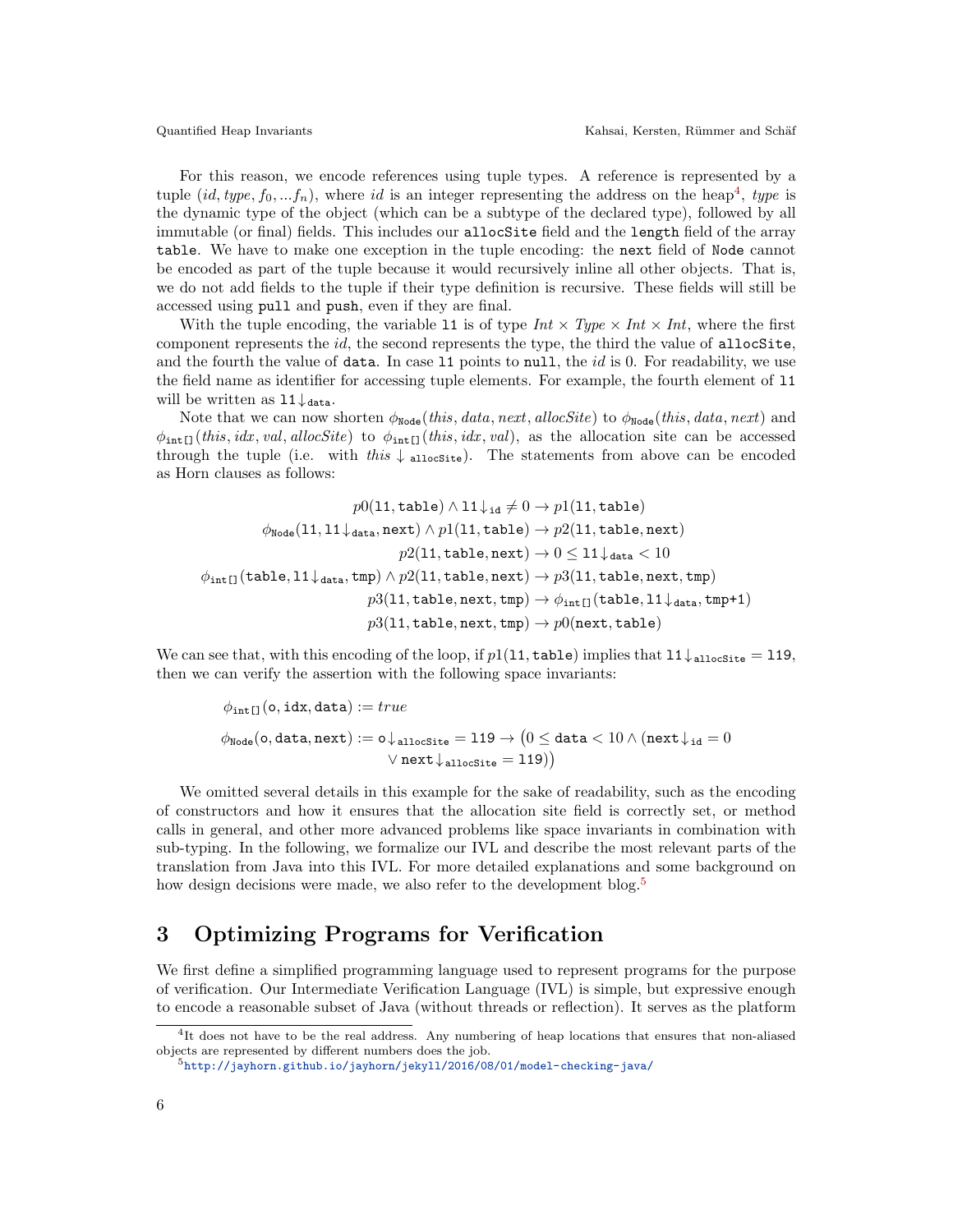<span id="page-6-1"></span>Program ::= Method\*

\nMethod ::= 
$$
f(x_1, \ldots, x_n) \{ \text{Strnt};^* \}
$$

\nStart ::= label :  $S \text{trnt} \mid \text{goto} \{ t \rightarrow label \}^+ \mid x := t$ 

\n $| (x_1, \ldots, x_n) := \text{pull}(p) \mid \text{push}(p, t_1, \ldots, t_n)$ 

\n $| x := \text{pull}(ar, t_{idx}) \mid \text{push}(ar, t_{idx}, t)$ 

\n $| (x_1, \ldots, x_m) := f(t_1, \ldots, t_n) \mid \text{return } (t_1, \ldots, t_m) \mid p := \text{new type}$ 

\n $| \text{assume}(t) \mid \text{assert}(t) \mid \text{havec}(x_1, \ldots, x_n)$ 

Figure 2: The syntax of our IVL. Here, t is an arithmetic expression; x is a local variable;  $p$  is a local variable of reference type; ar is a local variable of array type; type is a class type.

for simple static analysis, as well as to encode the results of that analysis to later be leveraged by the solver. We do not go into details of the translation of Java to this language, but instead refer the interested reader to [\[15\]](#page-15-4), a tool paper about JayHorn.

#### <span id="page-6-0"></span>3.1 Intermediate Verification Language

In our IVL, local variables are either of numeric type (mathematical integers), or of reference type p. Every reference p is a tuple of a heap address id, dynamic type type, and the final fields of the object. Every class type *type* is associated with a set  $f_1 \tldots f_n$  of fields of either integer or reference type.

We define the syntax of our IVL in Figure [2.](#page-6-1) Throughout the paper, we use the following conventions: x, y, z refer to local variables; p, r are local variables of reference type, and t, s are side-effect-free expressions over variables and constants. A program in our language consists of a set of methods (functions) with one distinct main method. Each method consists of a sequence of (possibly labeled) statements. Labels are symbolic representations of the program counter associated with a particular statement. The first statement in the sequence is the entry point of the method; we make the further simplifying assumption that all methods have a result, and that the last statement in a method is a return statement (but the method might contain multiple returns).

Control flows from one statement to the next as the program counter increases, or to a specific location if the condition t in a **goto** evaluates to true. Assignment statements  $x := t$ update a variable x to the value of t. The statement  $(x_1, \ldots, x_n) := \text{pull}(p)$  loads the values of all fields  $p.f_1, \ldots, p.f_n$  of p into local variables  $x_1, \ldots, x_n$ . Conversely,  $\text{push}(p, t_1, \ldots, t_n)$  updates the fields of p to the values of expressions  $t_1, \ldots, t_n$ . For arrays, pull and push includes the index to read or write, respectively. Note that the *length* field of an array is immutable and therefore part of the reference tuple, so it does not need to be accessed via pull and push. A function call  $(y_1, \ldots, y_m) := f(t_1, \ldots, t_n)$  to a method  $f(x_1, \ldots, x_n)$  executes the body of the method f until a return  $(t_1, \ldots, t_m)$  statement is reached, at which point control returns and the values of the expressions  $ret_1, \ldots, ret_m$  are assigned to  $y_1, \ldots, y_m$ . A new object of class type type is allocated with new type. To be able to distinguish objects on the heap (also from null), each allocated object gets a unique id. The statement  $\operatorname{assume}(t)$  blocks the execution if t evaluates to false on the current state and has no effect otherwise. The statement  $\operatorname{assert}(t)$ terminates the execution of a program exceptionally if t evaluates to false on the current state,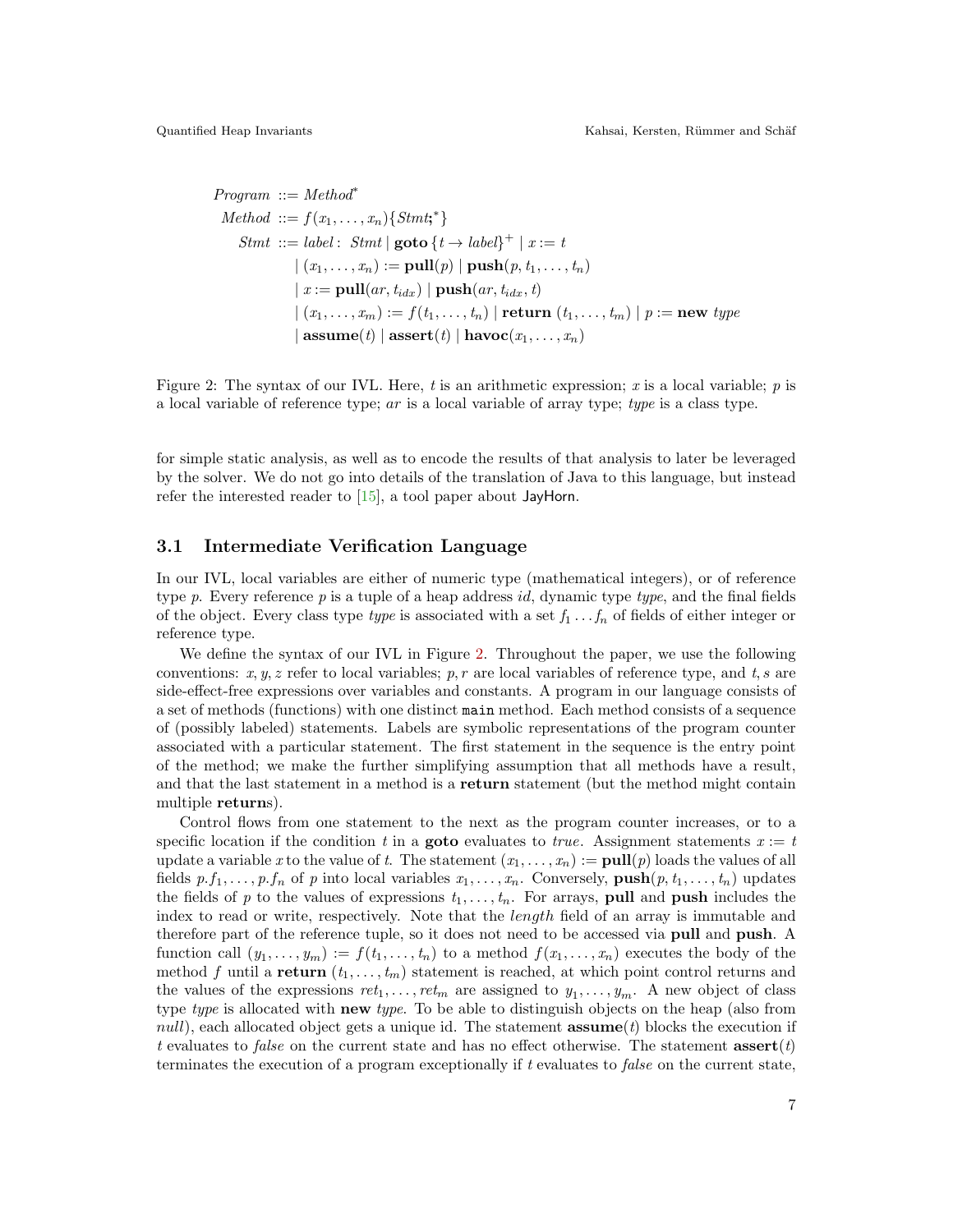and has no effect otherwise. The statement  $\mathbf{havoc}(x_1, \ldots, x_n)$  assigns non-deterministic values to the variables  $x_1, \ldots, x_n$ .

For class types, we assume a subtyping relationship similar to that in Java. A subtype  $type'$ of a type type contains all fields  $f_1, \ldots, f_n$  of type, but can possibly add fields  $f_{n+1}, \ldots, f_{n'}$ . The dynamic type of a reference is stored in its tuple representation.

In addition, a variable of reference type *type* might actually point to objects of any subtype type', which implies the need for dynamic method dispatch as usual in object-oriented languages. Dynamic dispatching of method invocation may however be replaced with a conditional over the dynamic type of the object, which we assume has been done in the translation to the IVL. To handle object state, we adopt the philosophy that invariants  $\phi_{\text{true}}$  only hold for objects that have exactly type type, i.e., not for objects of subtypes.

A path in a program is a sequence of statements starting from the first statement in the main method of a program. A trace is an initial state and the resulting path. We say a trace terminates if its path is finite. A trace terminates erroneously if its path ends with an assertion violation. A trace is infeasible if its path ends with an assumption violation. In this paper, we say that a program is correct if none of its traces terminates erroneously.

#### <span id="page-7-0"></span>3.2 Extensions and Optimizations

A number of simple extensions are possible that significantly increase the precision of the overall space invariants approach, and that can be integrated very organically. We introduce some of the most important techniques in this section.

Optimized Push/Pull Placement As a first optimization of our framework, it is natural to minimize the number of required heap interactions by eliminating redundant pull and push instructions. Unnecessary heap interaction is detrimental to precision because push followed by pull from the same object (after translation to space invariants, as outlined in Section [2\)](#page-1-1) will lose information about the precise values of fields. To this end, we apply a simplification step where we use data-flow analysis techniques to remove as much heap interaction as possible.

When a **pull** or **push** is immediately followed by an identical statement, one may be removed. When a **pull** is immediately followed by a **push** of the same local variables and the same object, then the **push** may be removed. Dually, when a **push** is immediately followed by a pull of the same object, the pull may be removed. In case (some of) the local variables used are different, assignments from the **pushed** values to the variables used in the **pull** must be added. A pull can move up in the program (towards the entry), past any statement  $S$  for which it can be determined statically that  $S$  does not affect the **pulled** object. A **push** can move down under the same conditions, with the addition that none of the pushed expression may be affected by S.

Note that these optimization rules all depend on data-flow analysis of the IVL program, in particular a points-to analysis. The question whether two references point to the same location on the heap is not decidable in general. The effectiveness of this optimization step depends directly on the precision of the data-flow analysis.

Flow-Sensitive Space Invariants A related extension concerns the order in which updates to objects are performed. For any concrete program, the order of statements determines which push instructions can influence a pull, i.e., where the data read by pull can originate from, which can be exploited to make space invariants flow-sensitive.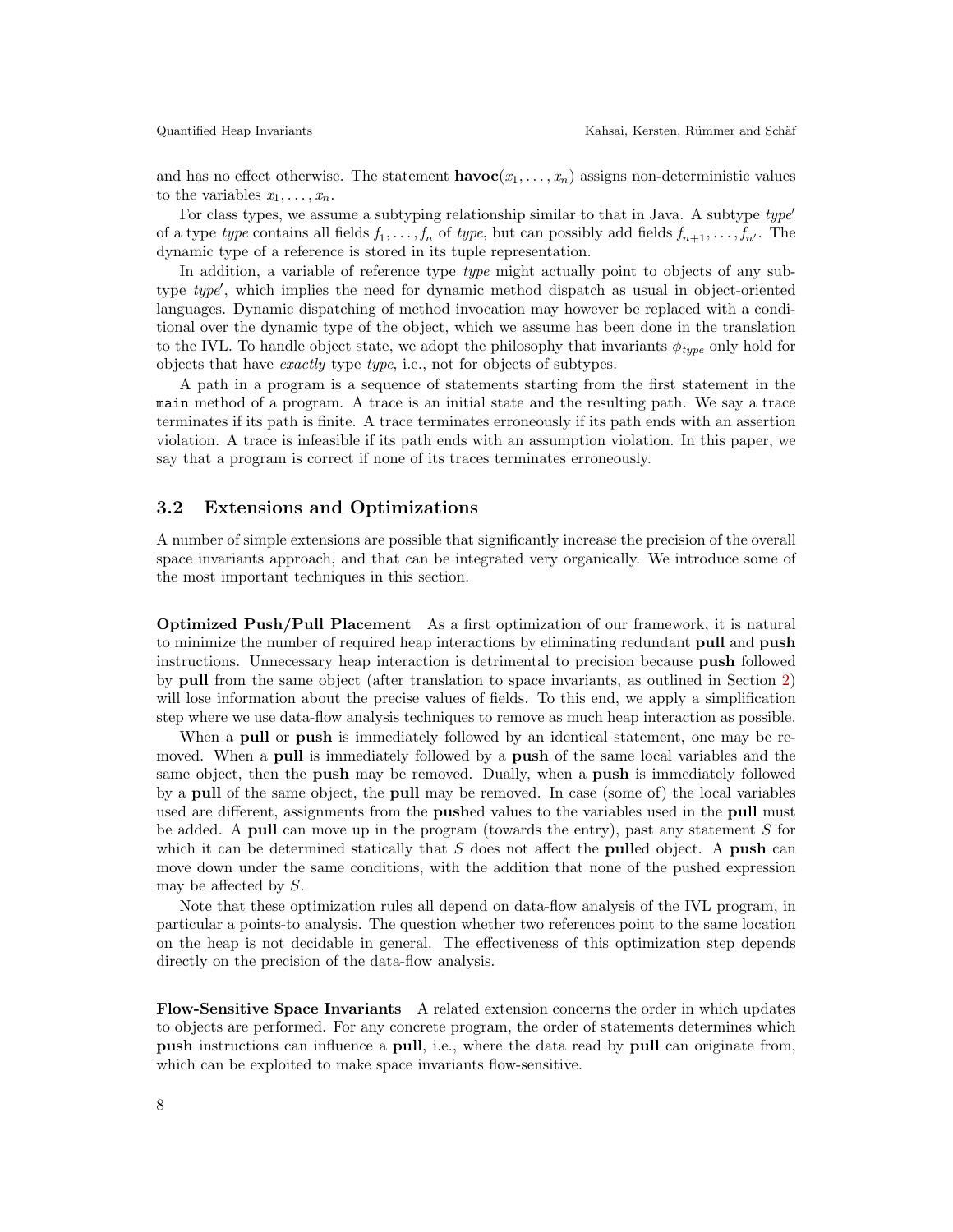```
// Push site 1
push(p, 0)goto \{b \rightarrow l_1, \neg b \rightarrow l_2\}l_1: x := \text{pull}(p)// Push site 2
push(p, x + 1)goto l_3l_2: x := \text{pull}(p)// Push site 3
push(p, x + 2)goto l_3l_3: x := \text{pull}(p)assert(x > 0)// Push site 1
                                 push (p, 0, 1)
                                 goto \{b \rightarrow l_1, \neg b \rightarrow l_2\}l_1: (x, lastPush) := pull(p)assume ( lastPush == 1)
                                 // Push site 2
                                 push(p, x + 1, 2)goto l_3l_2: (x, lastPush) := pull(p)assume ( lastPush == 1)
                                 // Push site 3
                                 push(p, x + 2, 3)goto l_3l_3: (x, lastPush) := pull(p)assume (lastPush == 2 || lastPush == 3)assert(x > 0)(b) Code with flow-sensitive invariants
```
(a) Diamond-shaped code

Figure 3: Flow-sensitive space invariants.

Fig. [3](#page-8-0) illustrates the situation. The program in Fig. [3a](#page-8-0) is correct, but cannot be verified with naïve translation to space invariants, since the first **push** implies that  $\theta$  is a possible value of the field x; this violates the assertion. It is clearly the case that the **pull** at  $l_3$  can only read from push sites 2 or 3, and that the assertion therefore holds in any actual program execution.

To improve precision and handle this situation, we can add a numeric ghost field *lastPush* to every type type storing the index of the last push site that updated the object. Standard dataflow analysis can be used to over-estimate the set of **push** statements that might influence a pull: for each  $l := \text{pull}(p)$  we compute a set of statements  $s = \text{push}(q, \ldots)$  such that s occurs on a feasible trace before l, references  $p, q$  may alias, and in between l and s there is no  $\text{push}(q', \ldots)$  such that  $q, q'$  must alias.

We can then exclude influence of other **push** statements by adding an assumption that lastPush must be in that set. The instrumented code is shown in Fig. [3b.](#page-8-0) A Horn solver can now determine a disjunctive invariant for x, where  $x > 0$  in case the last push was 2 or 3. As other cases are excluded by the assumption, the assertion can now be proved correct.

Method Inlining As a general preprocessing step that supports the other optimizations, methods that are small and/or are only called few times can be inlined.

Optimization of push/pull placement is applied intra-procedurally. Inlining therefore increases the effectiveness of the optimization by allowing simplification over statements from invoked methods, too.

Furthermore, when a method is invoked from multiple locations, inlining is a means to distinguish between these calls. This increases precision for flow-sensitive space invariants. For instance, if o.setField(i) is invoked twice, inlining ensures that there will be two different push statements. Data flow analysis will be able to use that information in order to more precisely state which of these can influence a later pull from object o.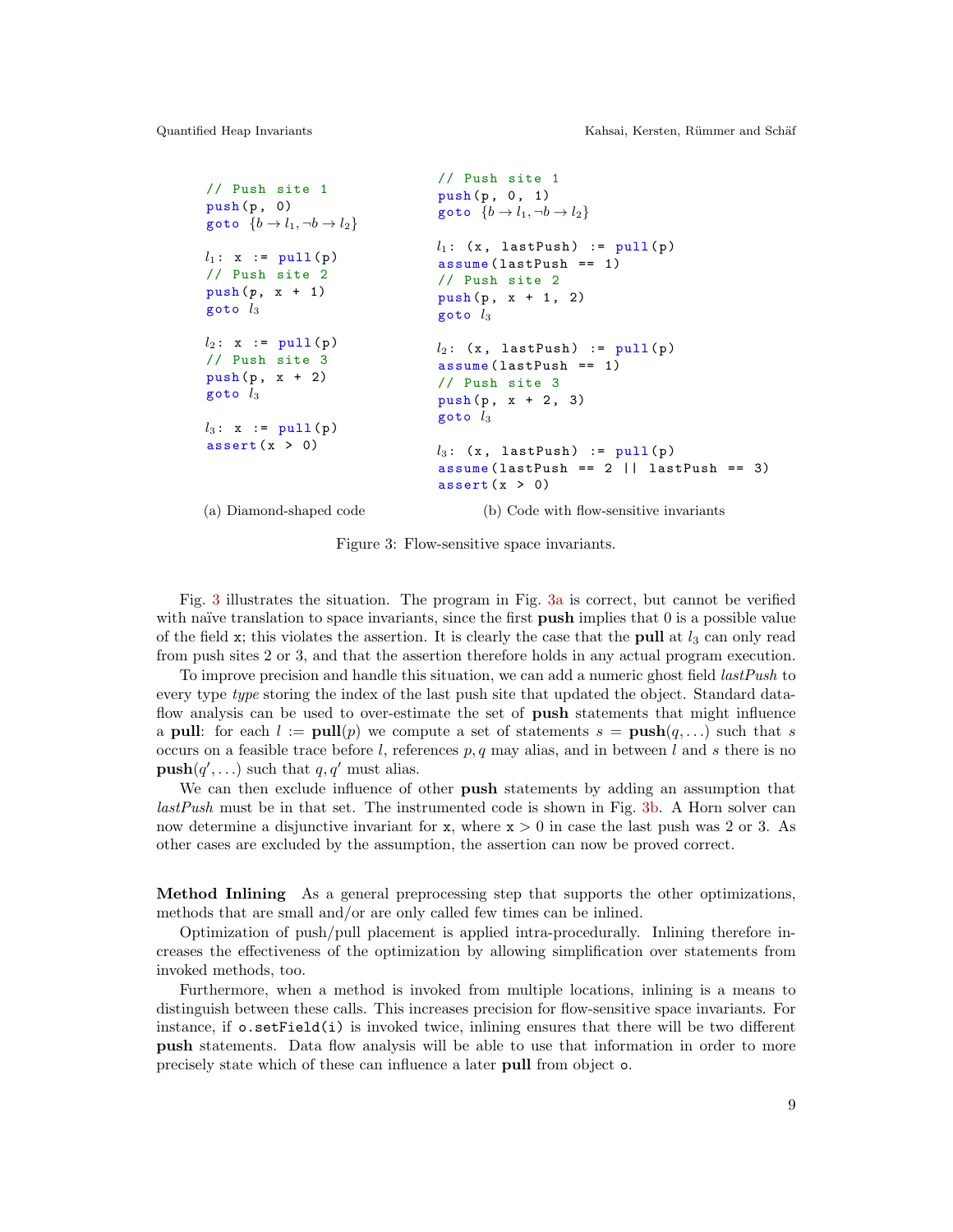Array Invariants As arrays are difficult to handle for solvers, we avoid using an array theory in our Horn clauses. Instead, we extend space invariants with the array index that is accessed. We thus use  $\text{push}(ar, t_{idx}, t)$  to write the value of expression t to array ar at index  $t_{idx}$ . Analogously, we read an array location with  $x \leftarrow \text{pull}(ar, t_{idx})$ . This allows the construction of invariants that are disjunctive with respect to the accessed index. Leveraging the other improvements presented in this section, this enables proofs for many programs with arrays, e.g. our running example.

A multi-dimensional array of dimension  $d > 1$  is accessed by first reading/writing the outer array, then treating the value at the given index as an array of dimension  $d-1$ . For instance, an array read  $x = ar[i][j]$  is translated to  $ar_i \leftarrow \text{pull}(ar, i); x \leftarrow \text{pull}(ar_i, j)$ .

## <span id="page-9-0"></span>4 Generating Constrained Horn Clauses

The representation of heap accesses using push and pull enables us to make the step from precise program execution semantics to summarization of states using space invariants. For this we need a further assumption about the considered programs, namely we rule out programs that can access uninitialized memory:

<span id="page-9-1"></span>**Definition 1.** We say that a program  $P$  does not access uninitialized memory if, on every path through P, every  $(x_1, \ldots, x_n) := \text{pull}(p)$  is preceded by a  $\text{push}(q, t_1, \ldots, t_n)$  where  $p \downarrow_{id} = q \downarrow_{id}$ .

Although it is in general undecidable whether a program can access uninitialized memory, in practice the type system of higher-level languages (in particular of Java) prevents such accesses. For the purpose of verification, the convention does not lead to a loss of generality either, since programs can always start with an initialization phase in which heap data structures are (nondeterministically) created. We can, thus, assume the property from Def. [1.](#page-9-1)

It is then possible to replace push/pull pairs with symbolic invariants representing possible states of objects of the accessed type. Suppose a reference tuple has elements  $(id, type, f_1, \ldots, f_m)$ and objects of type type have additional fields  $f_{m+1}, \ldots, f_n$  (remember that only final nonrecursive fields go in the tuple). A space invariant is a formula  $\phi_{type}$  over pairwise distinct (fresh) variables  $id, x_1, \ldots, x_n$ , and will be used to capture the possible states of an object of type type at address id. As a convention, for expressions  $id', t_1, \ldots, t_n$ , we write  $\phi_{type}(id', t_1, \ldots, t_n)$  for the result of the substitution  $\phi_{type}[id/id', x_1/t_1, \ldots, x_n/t_n].$ 

The elimination of **push** and **pull** through the space invariant  $\phi_{type}$  is performed by exhaustive application of the following replacement rules (replace statements above line with statements below line):

<span id="page-9-2"></span>
$$
\frac{\mathbf{push}(p, t_{m+1}, \dots, t_n)}{\mathbf{assert}(\phi_{p|_{\text{type}}}(p \downarrow_{id}, p \downarrow_{f_1}, \dots, p \downarrow_{f_m}, t_{m+1}, \dots, t_n))}
$$
(1)

<span id="page-9-3"></span>
$$
\frac{(x_{m+1},\ldots,x_n) := \text{pull}(p)}{\text{havoc}(x_{m+1},\ldots,x_n); \text{ assume}(\phi_{p|_{type}}(p\downarrow_{id}, p\downarrow_{f_1},\ldots,p\downarrow_{f_m},x_{m+1},\ldots,x_n))}
$$
(2)

In other words, instead of actually writing data to memory, the resulting program asserts that the data satisfies the stipulated invariant  $\phi_{type}$ ; reading data from memory is translated to generating arbitrary values satisfying the invariant. This transformation is sound: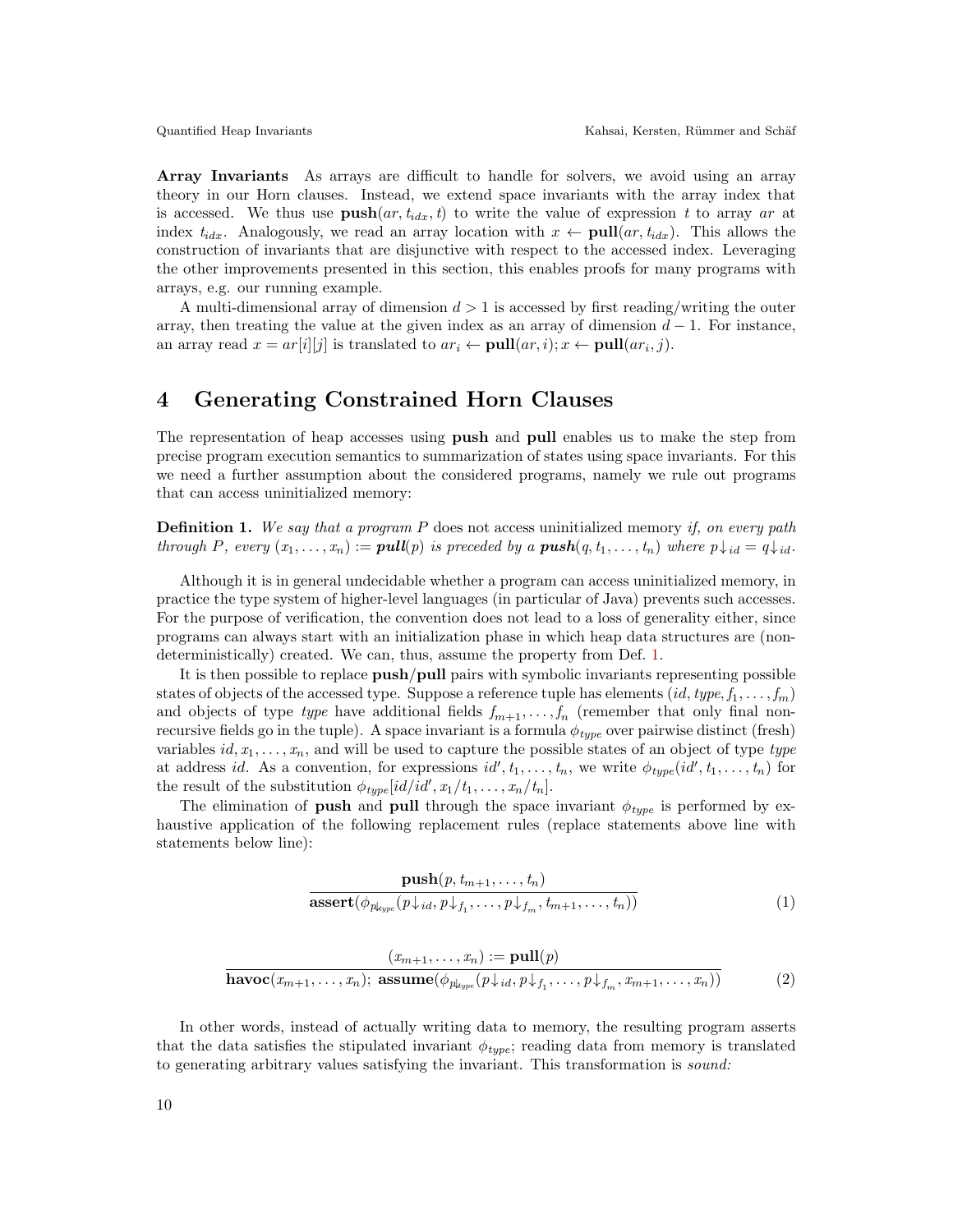**Lemma 1.** Let  $P_{PP}$  be a program in our IVL, and  $P_{inv}$  the result of exhaustively applying [\(1\)](#page-9-2) and [\(2\)](#page-9-3). If P<sub>PP</sub> does not access uninitialized memory, then P<sub>PP</sub> is correct if  $P_{inv}$  is correct (but in general not vice versa).

After replacing memory access via **pull** and **push** by space invariants, our IVL only contains local variables and translation into logic becomes simple. To prove the safety of all assertions in a program, we encode the program into a set of constrained Horn clauses (CHC).

A constrained *Horn clause* is a formula  $C \wedge B_1 \wedge \cdots \wedge B_n \rightarrow H$  where C is a constraint over variables and interpreted predicates (e.g.  $>$ , or +). Each  $B_i$  is an application of a relational symbol  $p(t_1, \ldots, t_n)$  to terms  $t_i$  in first-order logic. We refer to  $C \wedge B_1 \wedge \cdots \wedge B_n$  as the body of a Horn clause. The head of a Horn clause H is, similar to  $B_i$ , an application  $p(t_1, \ldots, t_n)$ , or false. A set of CHCs is called *solvable* if there is an instantiation of the used relational symbols for which all Horn clauses are valid. As shown in [\[3\]](#page-15-6), the assertion checking problem can be reduced to solvability of Horn clauses.

Suppose a method  $f(x_1, \ldots, x_n)$  with n arguments and k results. To represent the contract of f, we follow the standard encoding (see, e.g., [\[12\]](#page-15-7)) and assume two predicates  $pre<sub>f</sub>$  and post<sub>f</sub>, where  $pre<sub>f</sub>$  has arity n and post<sub>f</sub> has arity  $n + k$ ; those predicates will represent the precondition and postcondition of f.

We further assume one predicate  $pc_i$  per program location  $pc = i$ . The arity  $m = n + l$  of this symbol is determined by the number n of arguments of  $f$ , and the number  $l$  of program variables that can be alive at this program point (live variables can be computed statically). In addition to that, we create one predicate  $\phi_{type}$  for each type used in the program. The arity  $k+1$ of  $\phi_{type}$  is determined by the number k of fields in type (one additional argument is needed for the object reference). These predicates are shared between all methods.

For the method entry point, we introduce one Horn clause connecting the precondition with the method entry  $pc = 1$ :

$$
pre_f(x_1,\ldots,x_n) \rightarrow pc_1(x_1,\ldots,x_n,\ldots)
$$

For each statement s at program counter  $pc = i$  whose execution transitions to  $pc = j$ , we can then create Horn clauses of the general shape:

$$
pc_i(x_1,\ldots,x_n,\ldots)\wedge\psi\ \rightarrow\ pc_j(x_1,\ldots,x_n,\ldots)
$$

The method arguments are always carried through in this clause (since postconditions can refer to the method arguments), while further predicate arguments, and the guard  $\psi$ , depend on the nature of the statement s. Intuitively, the Horn clause expresses that, if we are at program counter i and the invariant  $pc_i$  and the condition  $\psi$  hold, then we can transition to program counter j where the invariant  $pc<sub>i</sub>$  has to hold. Additional clauses are introduced for method calls, return, and assert statements.

The translation from the individual statements to clauses is mostly straightforward, we only show the most interesting cases.

A statement **assert** $(\phi)$  at  $pc = i$  is translated to two Horn clauses:

$$
pc_i(x_1, \ldots, x_n, y_1, \ldots, y_l) \land \neg \phi \rightarrow false
$$
  
\n
$$
pc_i(x_1, \ldots, x_n, y_1, \ldots, y_l) \rightarrow pc_{i+1}(x_1, \ldots, x_n, \ldots)
$$
 (3)

where we assume that  $\phi$  is formulated over the live variables  $y_1, \ldots, y_l$ .

As a special case, for a statement  $\operatorname{assert}(\phi(p, t_1 \ldots t_n))$  introduced by [\(1\)](#page-9-2), clause [\(3\)](#page-10-0) is turned into an implication

$$
pc_i(x_1,\ldots,x_n,y_1,\ldots,y_l) \rightarrow \phi_{type}(p,t_1\ldots t_n)
$$

<span id="page-10-0"></span>11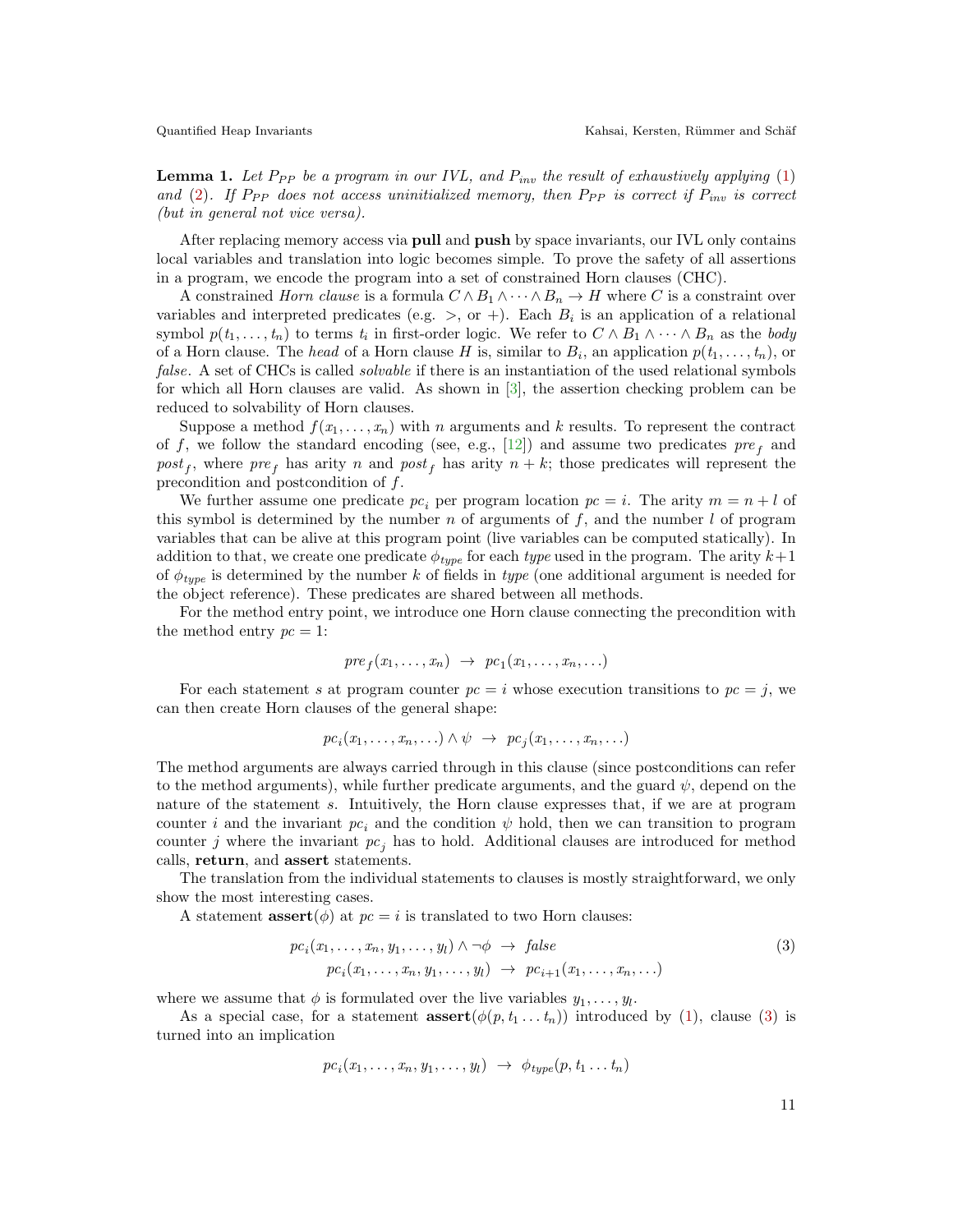A call  $(y_1, \ldots, y_{k'}) := g(t_1, \ldots, t_{n'})$  to method g is represented by two clauses, one asserting the precondition of  $g$ , and one applying the postcondition:

$$
pc_i(x_1, \ldots, x_n, y_1, \ldots, y_l) \rightarrow pre_g(t_1, \ldots, t_{n'})
$$
  
\n
$$
pc_i(x_1, \ldots, x_n, y_1, \ldots, y_l) \land \qquad \qquad pc_{i+1}(x_1, \ldots, x_k, \ldots, r_1, \ldots, r_{k'}, \ldots)
$$
  
\n
$$
post_g(t_1, \ldots, t_{n'}, r_1, \ldots, r_{k'}) \rightarrow pc_{i+1}(x_1, \ldots, x_k, \ldots, r_1, \ldots, r_{k'}, \ldots)
$$

Expressions  $t_1, \ldots, t_{n'}$  are again formulated over live variables  $y_1, \ldots, y_l$ , while the result variables  $r_1, \ldots, r_{k'}$  are used in the second clause to update relevant live variables in the post-state.

A return statement return  $(t_1, \ldots, t_k)$  at  $pc = i$  is dually represented as a clause asserting the postcondition:

$$
pc_i(x_1,\ldots,x_n,y_1,\ldots,y_l) \rightarrow post_f(x_1,\ldots,x_n,t_1,\ldots,t_k)
$$

Finally, we add one more Horn clause:  $true \rightarrow pre_{\text{main}}$  to assert that the precondition of main has to be true (i.e., no input can violate an assertion). In practice, we have to add a prelude to the Horn clauses representing main. The representation discussed above assumes that the execution of the program starts with a completely empty heap but, for example, the main method of a Java program takes an array of strings as input that exists prior to the execution of main. Hence, we need to add a short prelude that allocates this array and fills it with non-deterministic values.

### 5 Implementation and Experimental Evaluation

The encoding of Java into our IVL and from there to Horn clauses is implemented in JayHorn<sup>[6](#page-11-0)</sup>. JayHorn takes Java bytecode as input and tries to prove that no exception of a pre-defined set can leave the main method. This includes user-defined exceptions, Java assertions (which are represented as exceptions in bytecode) and implicit exceptions that are thrown by null-pointer dereferences, array bounds violations, and illegal casts. More details on the implementation are given in [\[15\]](#page-15-4).

In its default configuration, JayHorn checks for null-pointer, array bounds, and cast exceptions, as well as any non-runtime exception. Library calls are assumed to not throw exceptions. That is, in its default configuration, JayHorn would not check if parseInt in our example from Section [2](#page-1-1) throws an exception. This is a convenient assumption because we do not have to model libraries per se, but can simply havoc all local variables a library can may touch. If needed, JayHorn can be configured to be either pedantic and assume that library calls always may throw explicitly declared exceptions, or to provide summaries in the form of Horn clauses.

JayHorn supports two solver backends, Eldarica and Spacer. In its default configuration, JayHorn uses Eldarica and can be run from a single fat Jar. The implementation is modular to ensure that it can be extended to support other Horn solver backends with reasonable effort. Soundness. JayHorn is sound w.r.t. programs written in the intermediate verification language and soundy [\[20\]](#page-16-5) for single-threaded Java. All benchmarks used below only use Java features for which JayHorn is sound, but some language features are not supported (see website for details). Notably, reflection is not supported and the current implementation has limited support for static initializers.

Completeness. JayHorn is not complete. We trade completeness for efficiency (i.e. the ability to verify more programs faster). In addition to inherently undecidable problems, other sources

<span id="page-11-0"></span><sup>6</sup><http://jayhorn.github.io/jayhorn/>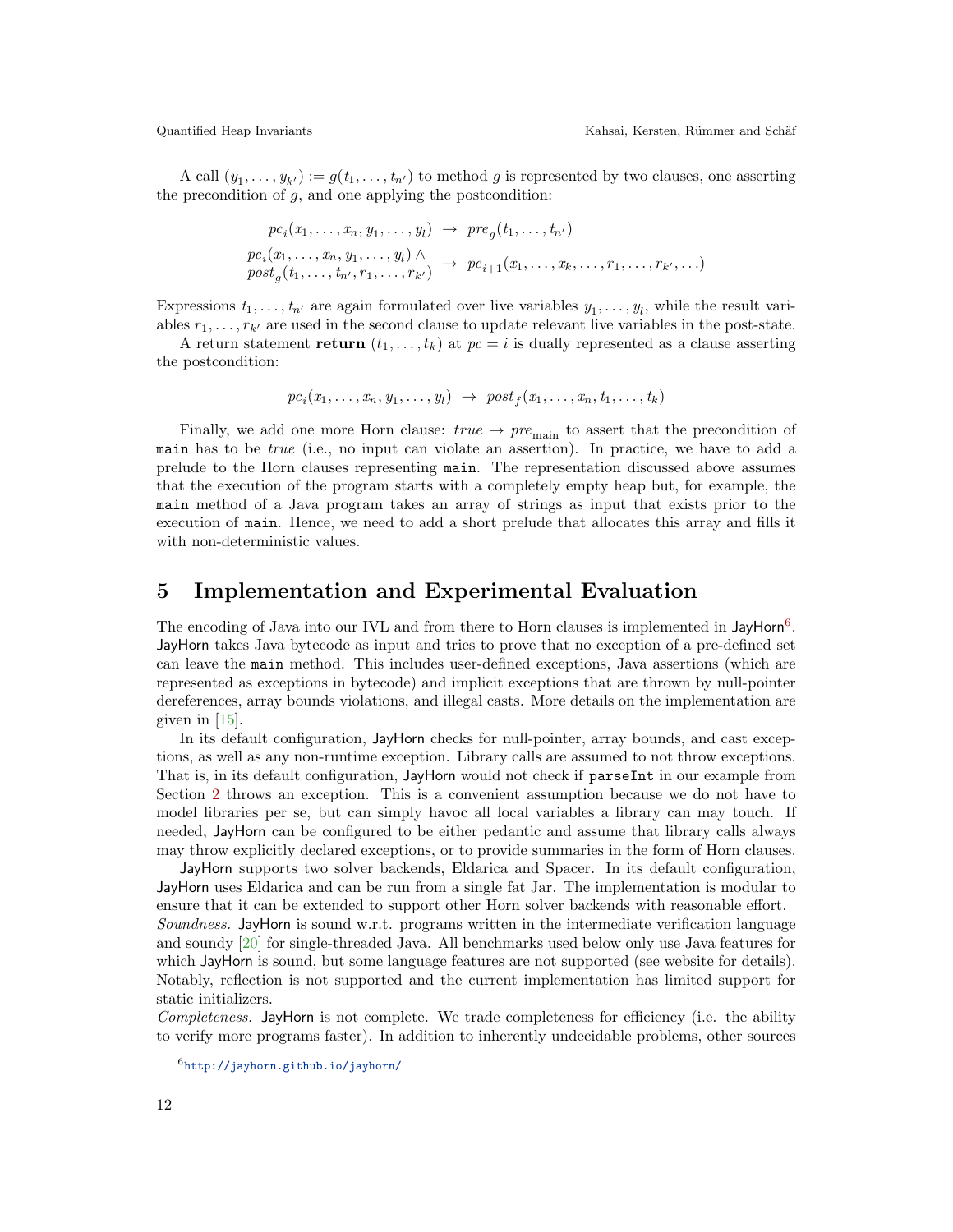of incompleteness are numeric types other than integer, restricted expressiveness of space invariants, coarse abstraction of library calls, etc.

Evaluation. In the following we evaluate how JayHorn performs on different verification problems and how the two JayHorn backend solvers Spacer and Eldarica perform. For the evaluation, we use three sets of benchmarks<sup>[7](#page-12-0)</sup>.

The first set is our own benchmark set. We have compiled a set of 82 benchmark problems, available in the JayHorn repository. 20 of the benchmarks are synthetic problems, such as calculation of Fibonacci numbers or the Ackermann function; the rest are algorithms and datastructures implementations (e.g., sorted binary trees) that require non-trivial invariants.

The second benchmark set is the MinePump set provided by CPAChecker [\[2\]](#page-15-8). This is a Java version of a well known benchmark set for C program verification. It contains 64 different versions of a MinePump controller and its environment together with safety properties that need to be verified.

We also compare JayHorn with the CPAChecker [\[2\]](#page-15-8) tool, which combines model-checking with other program analysis techniques. CPAChecker currently only handles a smaller subset of Java than JayHorn, so the results cannot be generalized.

The third benchmark set is provided by CBMC. It contains 42 Java programs with assertions. The benchmarks mostly test support of language features, such as sub-typing, casting between numeric types, etc. For our evaluation, we did not compare with the Java version of CBMC since the version of this tool that we evaluated was limited to only handle single class files without dependencies and thus could not be run on most of our benchmarks.

Discussion. Table [1](#page-13-0) shows the result of running JayHorn and CPAChecker on the three benchmark sets. As stated above, not all benchmarks are suitable for all tools and hence we will not draw conclusions about the capabilities of the other tools from benchmarks on which they do not perform well.

The first observation is that JayHorn can solve almost 90% of the benchmarks. It solves these within one minute (increasing the time-out to 60 minutes does not help solve the remaining problems). This supports our claim that our encoding using space invariants is an effective and lightweight way to verify realistic problems.

Our incompleteness caused imprecise results for less than 8% of the benchmarks. Most of the imprecise results are reported on MinePump. We manually inspected these cases and came to the following conclusion: the MinePump benchmarks implement a state machine whose state is encoded in an Enum that is set in different method calls. When computing a space invariant for the field that holds the state of the pump, JayHorn over-approximates the possible states the pump can be in. One way to address this is to fine-tune the inlining of methods in JayHorn to this example. Without manual fine-tuning, JayHorn is slower and solves fewer of these problems than CPAChecker.

On the other examples, JayHorn gives many more correct answers than CPAChecker. This is in part due to Java language features that are currently not supported by the CPAChecker.

For three of the CBMC benchmarks, JayHorn could not parse the input. We assume that these benchmarks are malformed since the Soot bytecode parser rejected them. For three other benchmarks, JayHorn was incomplete. These benchmarks contain double and float types, which are currently treated as opaque objects in JayHorn.

<span id="page-12-0"></span><sup>7</sup>Benchmarks used for the experiments can be found in [https://github.com/jayhorn/benchmarks/tree/](https://github.com/jayhorn/benchmarks/tree/master/lpar17-benchmarks) [master/lpar17-benchmarks](https://github.com/jayhorn/benchmarks/tree/master/lpar17-benchmarks)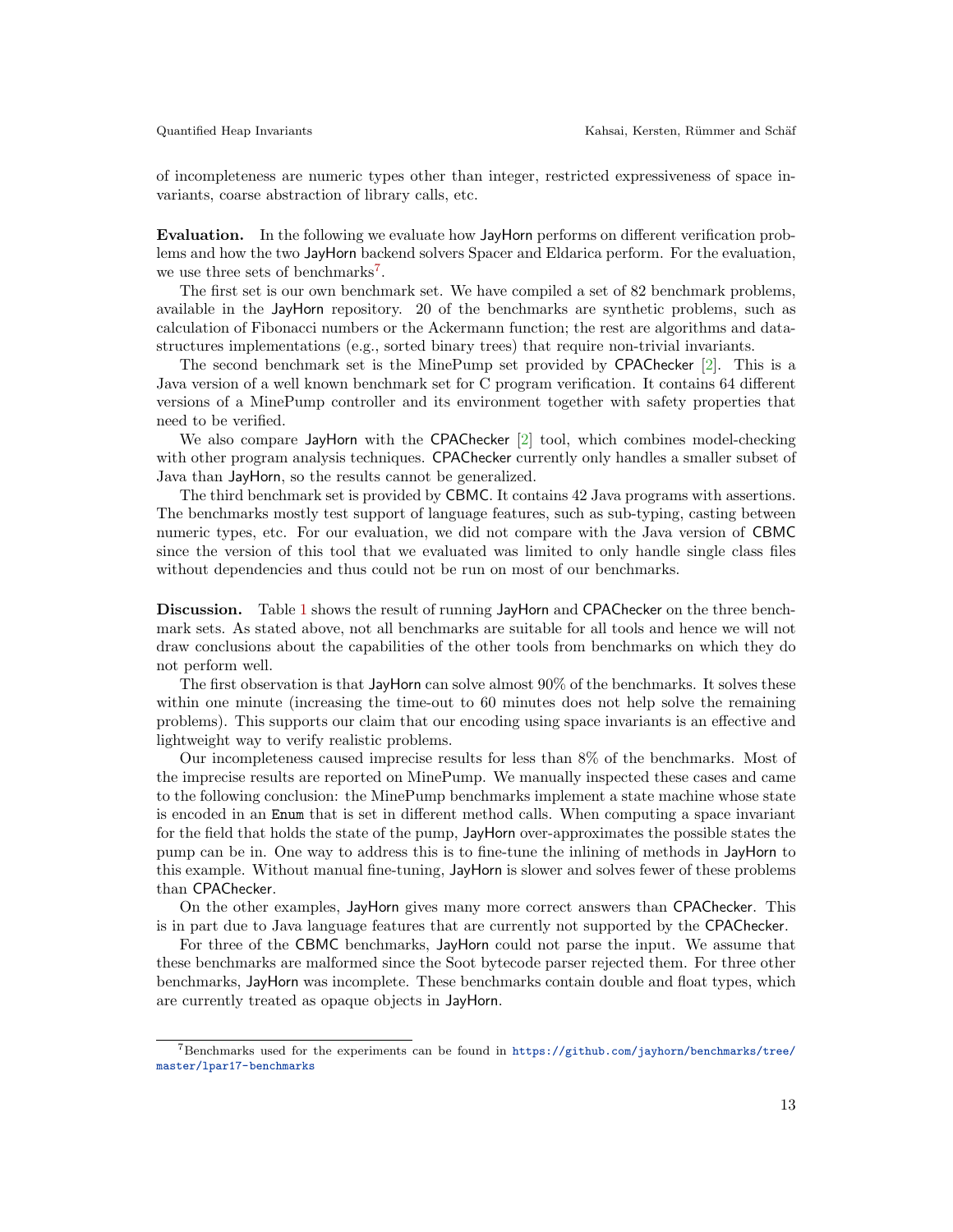<span id="page-13-0"></span>Table 1: Experimental results. We show, for each set of benchmarks and for both tools, the number of cases where the tool's result is correct or incorrect, distinguishing cases where the expected answer for the program is safe or unsafe. Note that while incorrectly answering that a program is unsafe is a matter of precision (the program cannot be proved correct), incorrectly answering that a program is safe means that the tool is not sound. The "TO" column lists the benchmarks for which the tool timed out after 60 seconds. The " $N/A$ " lists benchmarks that are not applicable to a tool, since they use unsupported language features.

|                                                                 |                    | Correct |          | <b>Incorrect</b> |          | TO       |          |
|-----------------------------------------------------------------|--------------------|---------|----------|------------------|----------|----------|----------|
|                                                                 |                    | Safe    | Unsafe   | Imprecise        | Unsound  |          | N/A      |
| JayHorn<br>benchmarks<br>$(41 \text{ safe}, 41 \text{ unsafe})$ | JayHorn (Eldarica) | 33      | 41       | 3                | $\Omega$ | 5        | $\Omega$ |
|                                                                 | JayHorn (Spacer)   | 37      | 41       | 3                | $\Omega$ | 1        | $\Omega$ |
|                                                                 | CPAChecker         | 5       | 5        | $\Omega$         | $\Omega$ | $\theta$ | 72       |
| MinePump<br>$(43 \text{ safe}, 21 \text{ unsafe})$              | JayHorn (Eldarica) | 32      | 21       | 11               | $\Omega$ | $\theta$ | $\Omega$ |
|                                                                 | JayHorn (Spacer)   | 32      | 19       | 8                | $\Omega$ | 5        | $\Omega$ |
|                                                                 | CPAChecker         | 43      | 21       | $\Omega$         | $\Omega$ | $\theta$ | $\Omega$ |
| <b>CBMC</b> benchmarks<br>$(35 \text{ safe}, 7 \text{ unsafe})$ | JayHorn (Eldarica) | 29      | 7        | 3                | $\Omega$ | $\Omega$ | 3        |
|                                                                 | JayHorn (Spacer)   | 29      | 7        | 3                | $\Omega$ | $\Omega$ | 3        |
|                                                                 | CPAChecker         | 6       | $\Omega$ | $\Omega$         | $\Omega$ | $\theta$ | 36       |
| Total<br>$(119 \text{ safe}, 76 \text{ unsafe})$                | JayHorn (Eldarica) | 94      | 69       | 17               | $\Omega$ | 5        | 3        |
|                                                                 | JayHorn (Spacer)   | 98      | 67       | 14               | $\Omega$ | 6        | 3        |
|                                                                 | CPAChecker         | 54      | 26       | $\theta$         | $\Omega$ | $\theta$ | 108      |

Overall, the Spacer backend performed slightly better than Eldarica. This is largely due to preprocessing and simplification tricks that Spacer uses to simplify the problem. For example, if we modify our program from Section [2](#page-1-1) by setting the size variable to the length of args, Eldarica is not able to solve the problem anymore because it can't use the length field of args in the space invariant for Node, but Spacer is able to solve it by introducing a ghost symbol.

In summary, we can say that space invariants are a practical approach to verify programs that allocate an unbounded amount of heap. The approach is able to handle many practical problems, and its incompleteness does not significantly limit the number of problems that can be solved.

## 6 Related Work

Numerous approaches have been presented that generate quantified inductive invariants. Our approach has some similarities with the work of Bjørner et. al. [\[4\]](#page-15-9), in which a Horn solver is guided by constraining the form of the proof, enabling it to find suitable (quantified) invariants even in challenging cases. A related technique for approximation of array behavior was recently presented in [\[23\]](#page-16-6). A number of abstract interpretation methods have domains that represent universally quantified facts  $[9, 13]$  $[9, 13]$  $[9, 13]$ . In our approach, like in  $[4]$  we aim to avoid the explicit construction of abstract post operators, widening and refinement procedures needed in these approaches. The work in [\[18\]](#page-15-12) synthesizes a class of universally quantified linear invariants of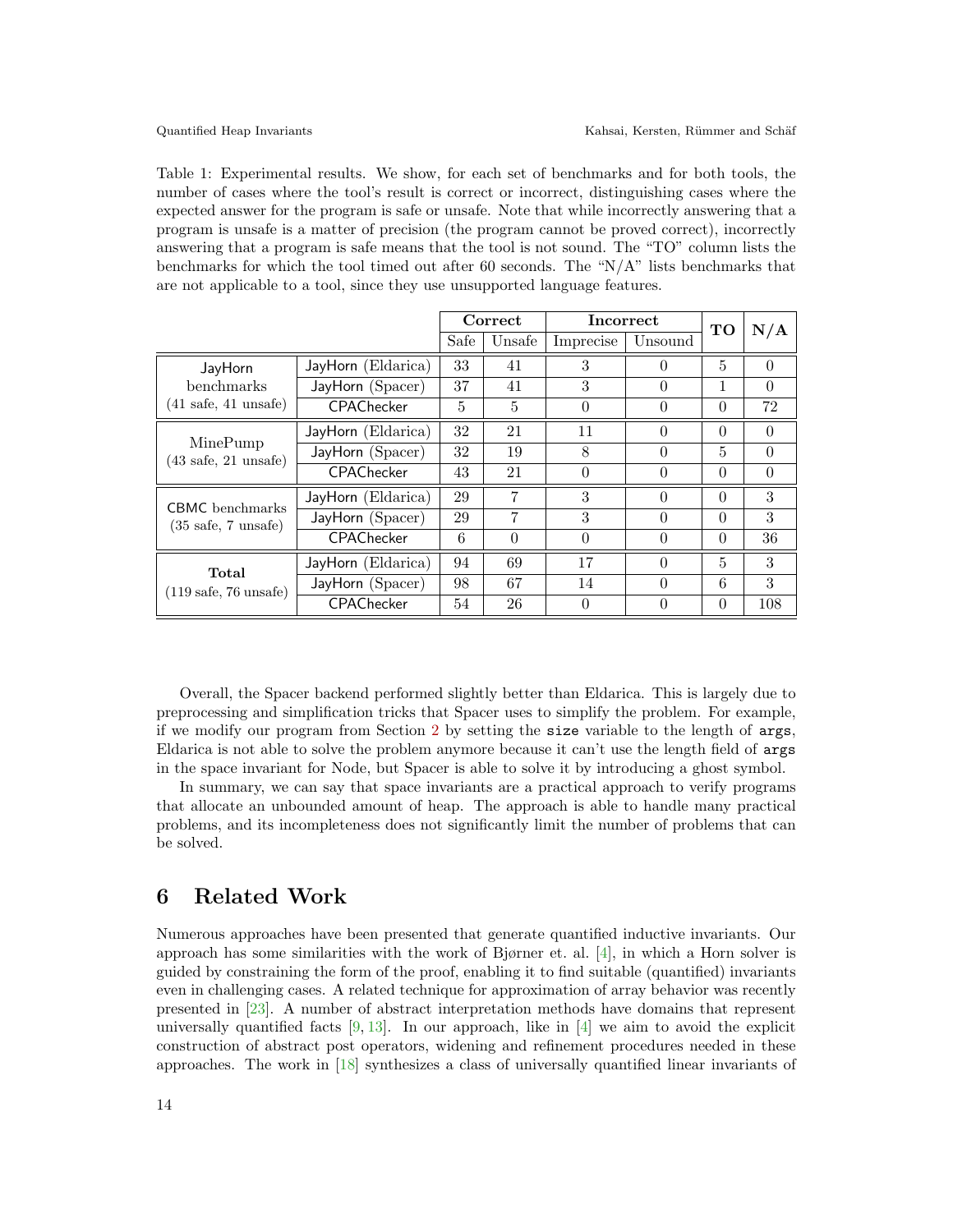array programs. Our technique aims to synthesize a general class of invariants.

Other approaches, such as [\[21\]](#page-16-7) and [\[25\]](#page-16-8) provide semi-automated ways to analyze program with unbounded data. Our approach does not require user-provided information.

At a very high level, we are inspired by techniques based on dependent refinement and liquid types [\[28\]](#page-16-1). Variations of refinement types and their applications have been studied in many settings (e.g.  $[1, 11, 16, 31]$  $[1, 11, 16, 31]$  $[1, 11, 16, 31]$  $[1, 11, 16, 31]$  $[1, 11, 16, 31]$  $[1, 11, 16, 31]$  $[1, 11, 16, 31]$ ). Liquid types  $[28]$  allow automatic inference of dependent types precise enough to prove a variety of properties. Our approach is formulated in terms of invariants (in contrast to types), and mainly focuses on derivation of heap invariants for object-oriented programs.

The use of push and pull in our approach is similar to *unfold/fold* techniques used for program transformation  $[6]$  on purely functional programs. A similar technique called unroll/roll was later used in alias types [\[30\]](#page-16-9) to manually witness the isomorphism between a recursive type and its unfolding. The Viper [\[24\]](#page-16-10) tool uses the constructs inhale and exhale which are similar in spirit to our pull and push operations but their approach targets permission logic which is not immediately comparable.

Separation logic [\[14,](#page-15-14) [27\]](#page-16-11) is widely used to reason about heap structure. Bi-abduction [\[8\]](#page-15-15) based tools such as jStar [\[10\]](#page-15-16) or Infer [\[7\]](#page-15-17) have delivered impressive results. Our approach is orthogonal in the sense that we reason about heap data rather than heap structure.

## 7 Conclusion

We have introduced a new methodology to verify object-oriented programs with the help of space invariants. We have demonstrated an encoding of Java programs into Horn clauses that allows a Horn solver to automatically infer space invariants and verify non-trivial examples.

We have demonstrated an implementation that is capable of solving problems fully automatically that cannot be solved easily with other encodings. Our experiments show that the encoding is sufficiently general to deliver good results with the Horn solvers Eldarica and Spacer.

In the future we plan to introduce invariants that can speak about multiple objects to help the Horn solver to find more advanced properties, such as sortedness. Adding additional predicates can also help to restore completeness which is an essential part of our future work.

We believe that space invariants give rise to an elegant, lightweight and scalable method of encoding heap access in Java-like programs. They are easy to implement, have a high potential for automation, and can verify interesting properties that are expensive to show with more heavyweight approaches.

The basic approach of space invariants through pull and push instructions is introduced, along with a series of refinements. The presented technique has been implemented in the tool JayHorn, the effectiveness of which is demonstrated on a large set of benchmarks.

To summarize: we have demonstrated a new encoding of Java-like languages into Horn clauses that allows the Horn solver to infer space invariants that summarize heap regions and make it possible to find proofs for non-trivial programs. The approach is implemented in JayHorn and available for download.

### References

<span id="page-14-0"></span>[1] Jesper Bengtson, Karthikeyan Bhargavan, Cédric Fournet, Andrew D. Gordon, and Sergio Maffeis. Refinement types for secure implementations. In Proceedings of the 21st IEEE Computer Security Foundations Symposium, CSF 2008, pages 17–32, 2008.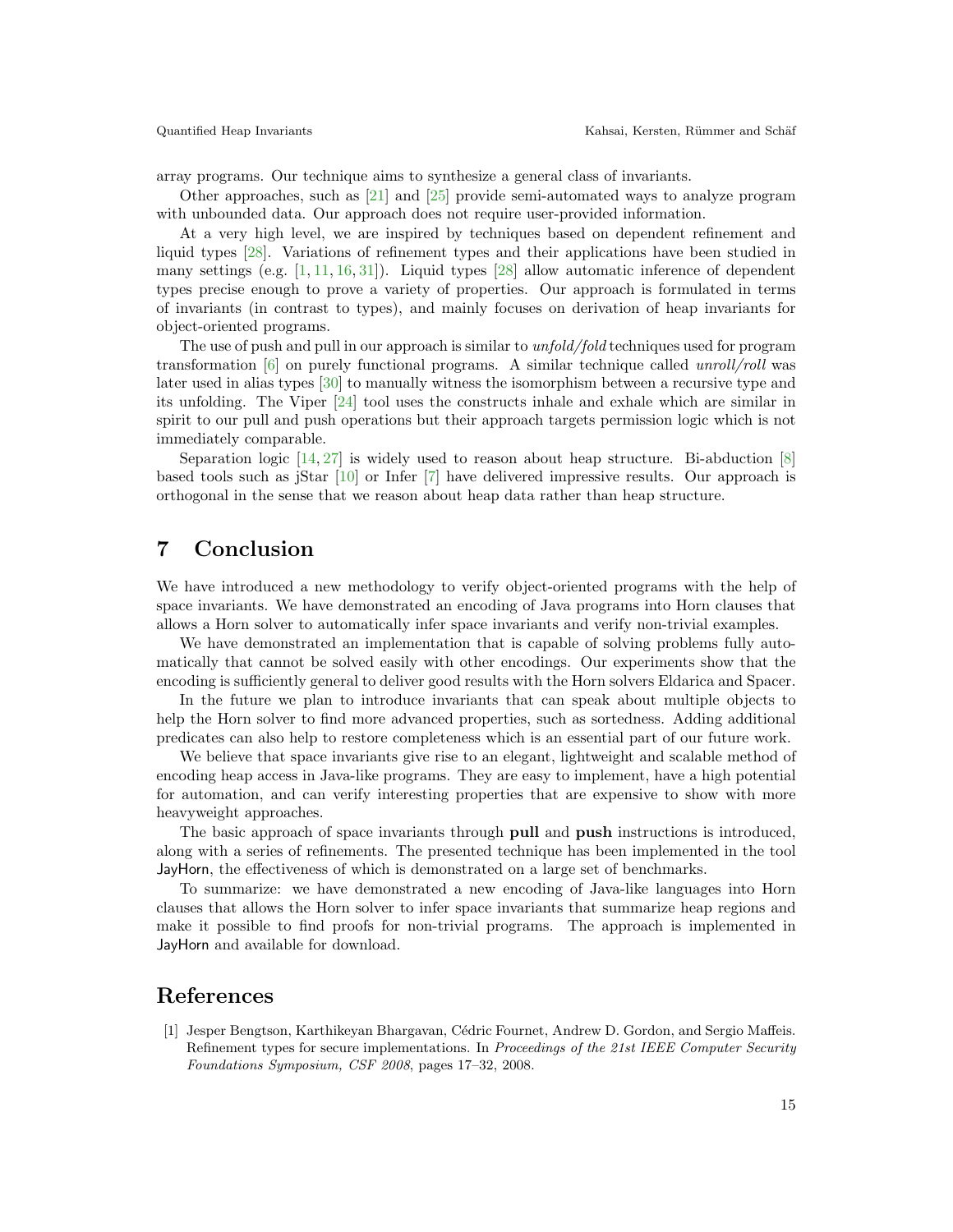- <span id="page-15-8"></span>[2] Dirk Beyer and M. Erkan Keremoglu. Cpachecker: A tool for configurable software verification. In Proceedings of the 23rd International Conference on Computer Aided Verification, CAV'11, pages 184–190, Berlin, Heidelberg, 2011. Springer-Verlag.
- <span id="page-15-6"></span>[3] Nikolaj Bjørner, Ken McMillan, and Andrey Rybalchenko. Program verification as satisfiability modulo theories. In SMT Workshop at IJCAR, 2012.
- <span id="page-15-9"></span>[4] Nikolaj Bjørner, Kenneth L. McMillan, and Andrey Rybalchenko. On solving universally quantified horn clauses. In *Static Analysis - 20th International Symposium, SAS 2013*, pages 105–125, 2013.
- <span id="page-15-0"></span>[5] Aaron R. Bradley, Zohar Manna, and Henny B. Sipma. What's decidable about arrays? In Proceedings of the 7th International Conference on Verification, Model Checking, and Abstract Interpretation, VMCAI'06, pages 427–442, Berlin, Heidelberg, 2006. Springer-Verlag.
- <span id="page-15-13"></span>[6] Rod M. Burstall and John Darlington. A transformation system for developing recursive programs. J. ACM, 24(1):44–67, 1977.
- <span id="page-15-17"></span>[7] Cristiano Calcagno and Dino Distefano. Infer: An automatic program verifier for memory safety of c programs. In NASA Formal Methods Symposium, pages 459–465. Springer, 2011.
- <span id="page-15-15"></span>[8] Cristiano Calcagno, Dino Distefano, Peter O'Hearn, and Hongseok Yang. Compositional shape analysis by means of bi-abduction. In ACM SIGPLAN Notices, volume 44, pages 289-300. ACM, 2009.
- <span id="page-15-10"></span>[9] Patrick Cousot. Verification by abstract interpretation, soundness and abstract induction. In Proceedings of the 17th International Symposium on Principles and Practice of Declarative Pro $gramming$ , pages  $1-4$ , 2015.
- <span id="page-15-16"></span>[10] Dino Distefano and Matthew J. Parkinson. jstar: towards practical verification for java. In Proceedings of the 23rd Annual ACM SIGPLAN Conference on Object-Oriented Programming, Systems, Languages, and Applications, OOPSLA 2008, pages 213–226, 2008.
- <span id="page-15-2"></span>[11] Tim Freeman and Frank Pfenning. Refinement types for ML. In Proceedings of the ACM SIG-PLAN'91 Conference on Programming Language Design and Implementation (PLDI), pages 268– 277, 1991.
- <span id="page-15-7"></span>[12] Sergey Grebenshchikov, Nuno P. Lopes, Corneliu Popeea, and Andrey Rybalchenko. Synthesizing software verifiers from proof rules. In ACM SIGPLAN Conference on Programming Language Design and Implementation, PLDI '12, pages 405–416, 2012.
- <span id="page-15-11"></span>[13] Sumit Gulwani, Bill McCloskey, and Ashish Tiwari. Lifting abstract interpreters to quantified logical domains. In Proceedings of the 35th ACM SIGPLAN-SIGACT Symposium on Principles of Programming Languages, POPL 2008, pages 235–246, 2008.
- <span id="page-15-14"></span>[14] Samin S. Ishtiaq and Peter W. O'Hearn. BI as an assertion language for mutable data structures. In Conference Record of POPL 2001: The 28th ACM SIGPLAN-SIGACT Symposium on Principles of Programming Languages, pages 14–26, 2001.
- <span id="page-15-4"></span>[15] Temesghen Kahsai, Phillip Rummer, Huascar Sanchez, and Martin Schaf. JayHorn: A framework for verifying java programs. In Computer Aided Verification (CAV'16), 2016.
- <span id="page-15-3"></span>[16] Kenneth Knowles and Cormac Flanagan. Hybrid type checking. ACM Trans. Program. Lang.  $Syst., 32(2), 2010.$
- <span id="page-15-5"></span>[17] Anvesh Komuravelli, Arie Gurfinkel, and Sagar Chaki. Smt-based model checking for recursive programs. In Computer Aided Verification - 26th International Conference, CAV 2014, Held as Part of the Vienna Summer of Logic, VSL 2014, Vienna, Austria, July 18-22, 2014. Proceedings, pages 17–34, 2014.
- <span id="page-15-12"></span>[18] Daniel Larraz, Enric Rodríguez-Carbonell, and Albert Rubio. Smt-based array invariant generation. In Verification, Model Checking, and Abstract Interpretation, 14th International Conference, VMCAI 2013, pages 169–188, 2013.
- <span id="page-15-1"></span>[19] K. Rustan M. Leino and Peter Müller. Modular verification of static class invariants. In *Proceedings* of the 2005 International Conference on Formal Methods, FM'05, pages 26–42, Berlin, Heidelberg, 2005. Springer-Verlag.